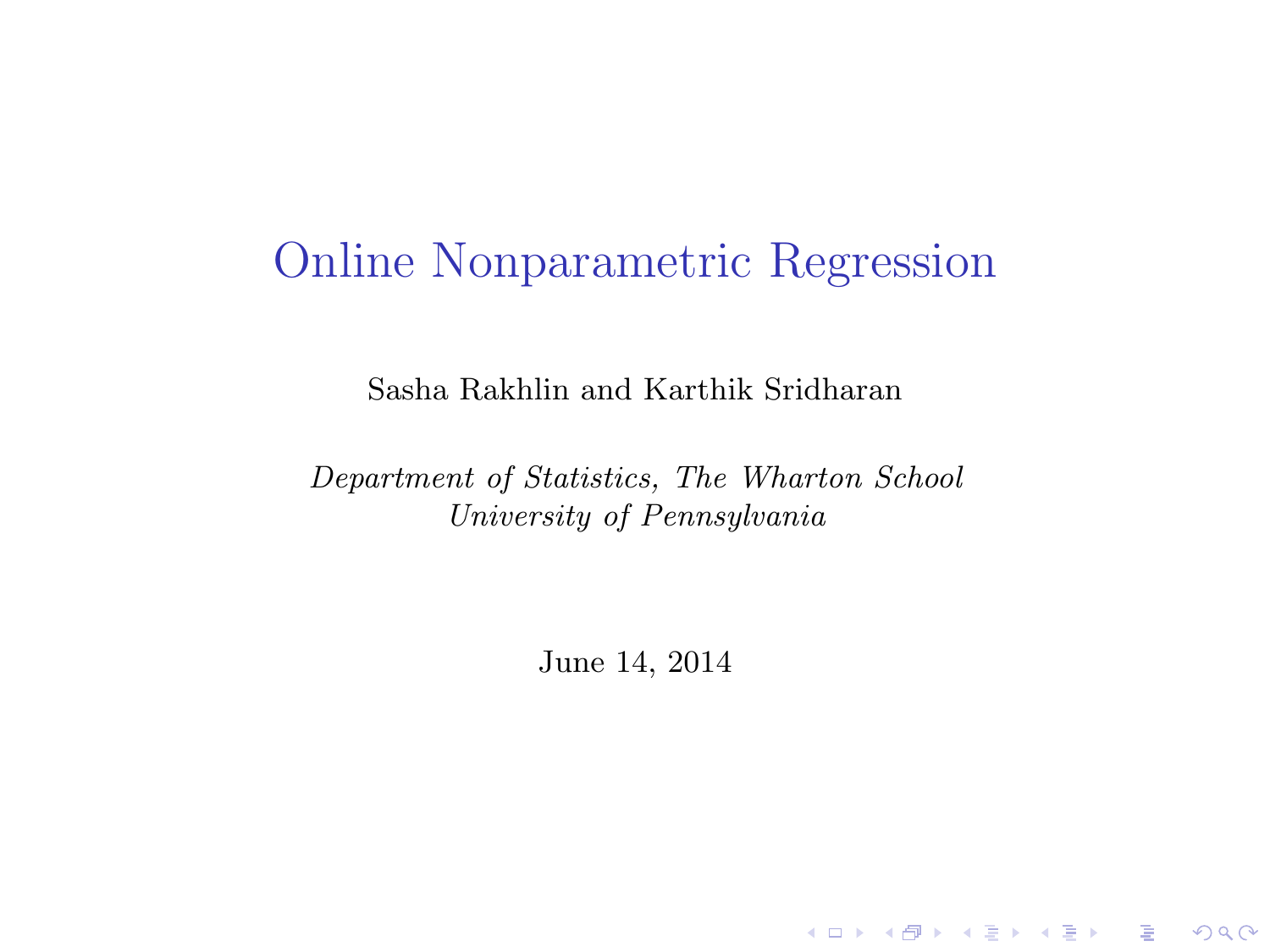individual sequence  $(x_1, y_1), \ldots, (x_n, y_n) \in \mathcal{X} \times \mathcal{Y}$ 

At each time step  $t = 1, \ldots, n$ ,

- $\triangleright$   $x_t$  is revealed by Nature
- ▸ Prediction  $\widehat{y}_t$   $\in \mathcal{Y}$  is made by the forecaster
- $\triangleright$   $\mathbf{u}_t$  ∈  $\mathcal{Y}$  is revealed by Nature

Regret with respect to class  $\mathcal{F}$  of functions  $\mathcal{X} \to \mathcal{Y}$ :

$$
\frac{1}{n}\sum_{t=1}^n(\widehat{y}_t - y_t)^2 - \inf_{f \in \mathcal{F}} \frac{1}{n}\sum_{t=1}^n (f(x_t) - y_t)^2
$$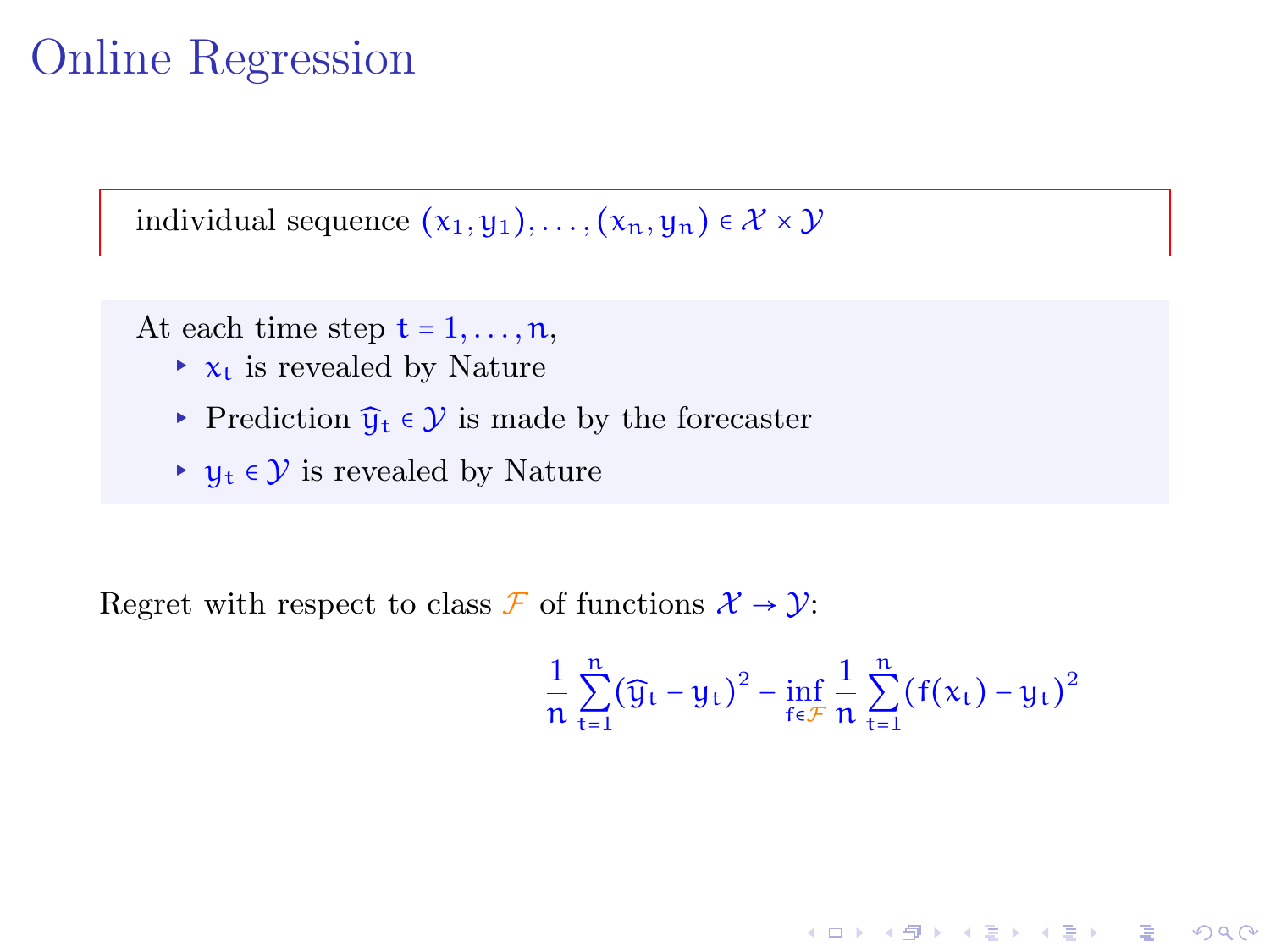individual sequence  $(x_1, y_1), \ldots, (x_n, y_n) \in \mathcal{X} \times \mathcal{Y}$ 

At each time step  $t = 1, \ldots, n$ ,

- $\triangleright$   $x_t$  is revealed by Nature
- ▸ Prediction  $\widehat{y}_t$   $\in \mathcal{Y}$  is made by the forecaster
- $\triangleright$   $\mathbf{u}_t$  ∈  $\mathcal{Y}$  is revealed by Nature

Regret with respect to class  $\mathcal{F}$  of functions  $\mathcal{X} \to \mathcal{Y}$ :

$$
V_n(\mathcal{F}) = \inf_{\text{Also}} \sup_{\{(x_t, y_t)\}_{t=1}^n} \left\{ \frac{1}{n} \sum_{t=1}^n (\widehat{y}_t - y_t)^2 - \inf_{f \in \mathcal{F}} \frac{1}{n} \sum_{t=1}^n (f(x_t) - y_t)^2 \right\}
$$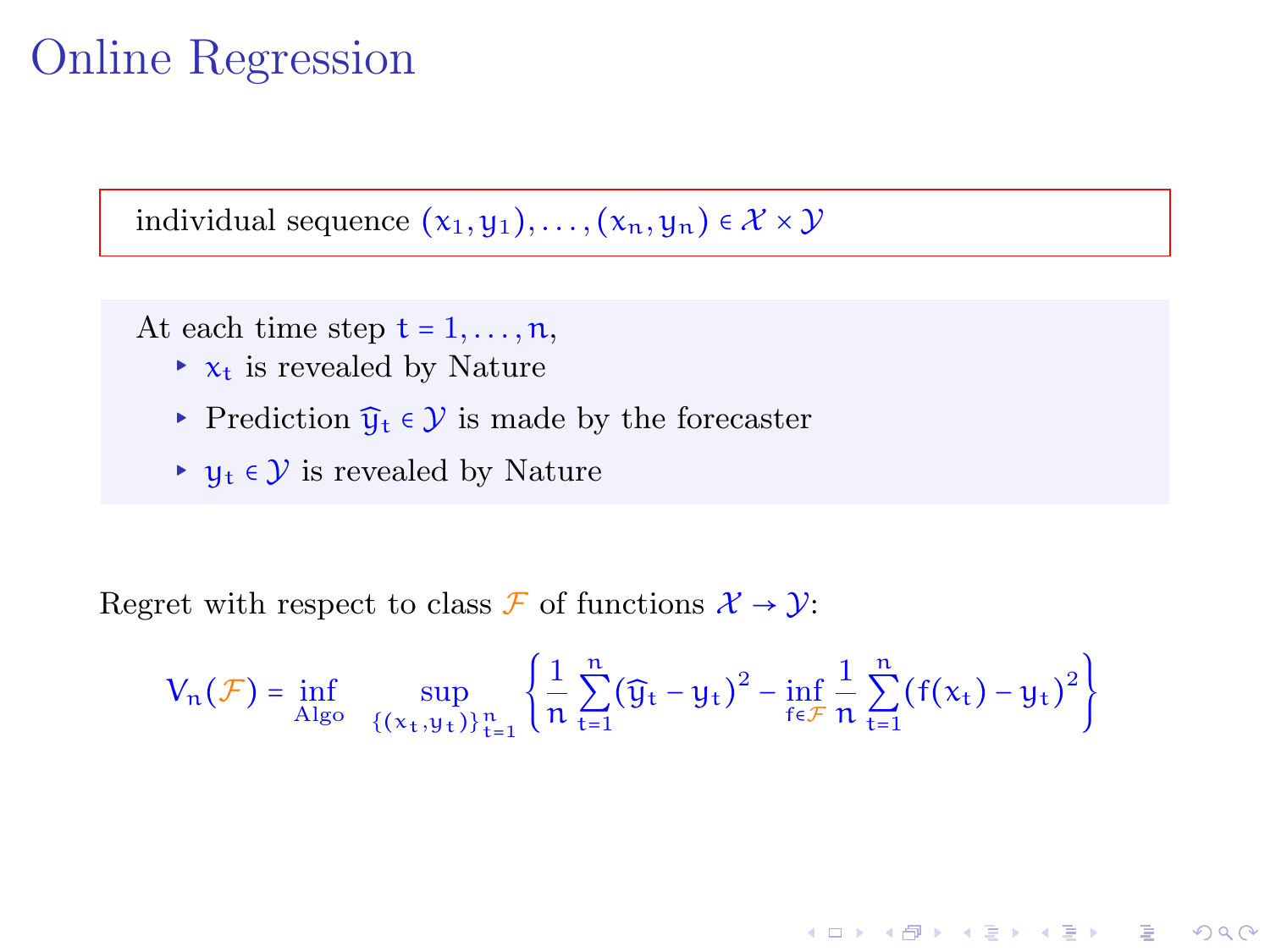What is known?

- $\blacktriangleright$  Finite  $\mathcal{F}$  Foster '90
- $\blacktriangleright$  **F** is a bounded subset of  $\mathbb{R}^d$  Vovk '98, '00; Azoury and Warmuth '01
- $\triangleright$  F is set of s-sparse vectors Gerchinovitz '13
- $\rightarrow \mathcal{F}$  is a ball in Besov space Vovk '06, but loose bounds. Vovk states open question.

K □ ▶ K @ ▶ K 할 X K 할 X \_ 할 X 10 Q Q Q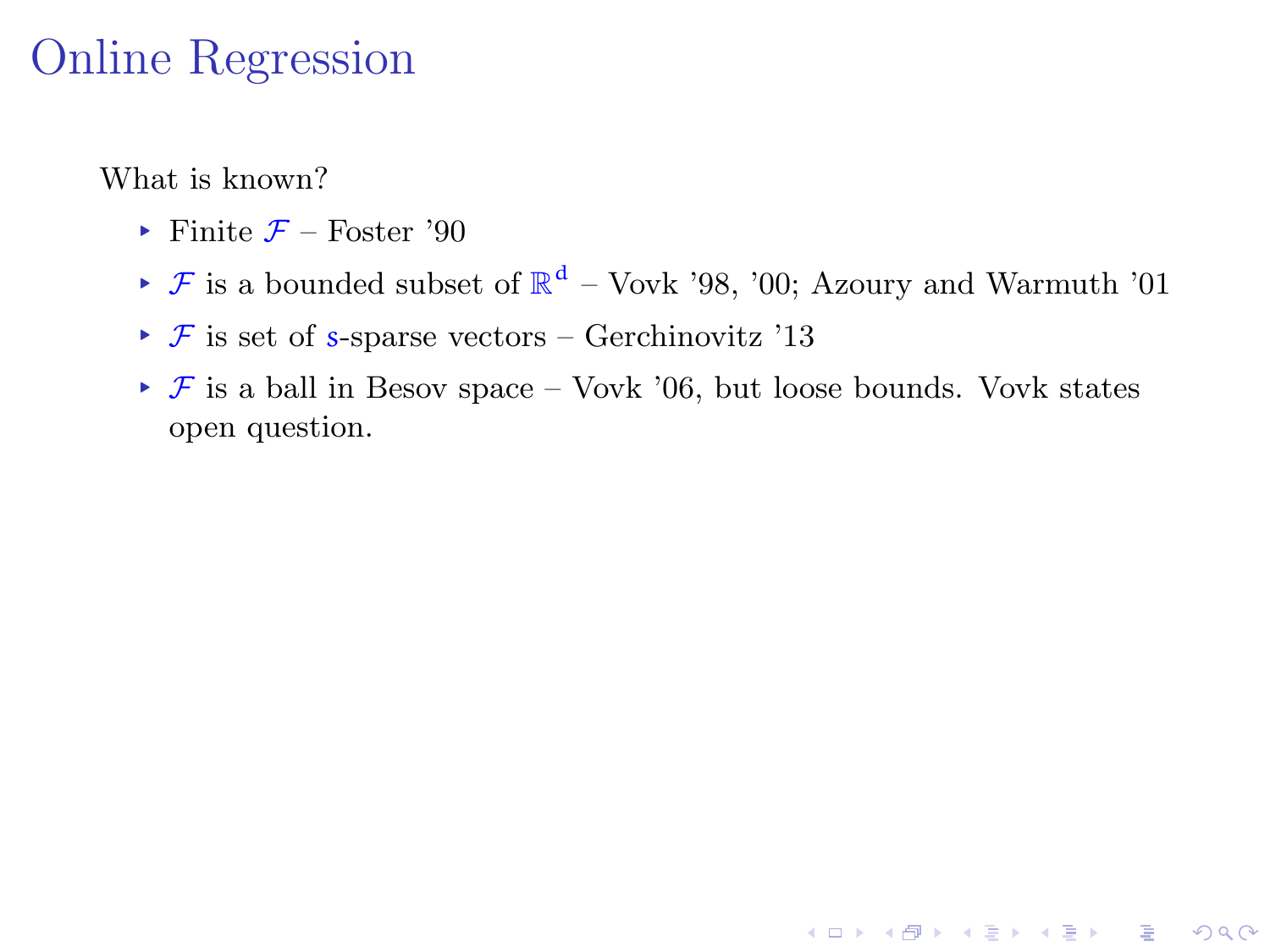What is known?

- $\blacktriangleright$  Finite  $\mathcal{F}$  Foster '90
- $\blacktriangleright$  **F** is a bounded subset of  $\mathbb{R}^d$  Vovk '98, '00; Azoury and Warmuth '01
- $\triangleright$  F is set of s-sparse vectors Gerchinovitz '13
- $\triangleright$  F is a ball in Besov space Vovk '06, but loose bounds. Vovk states open question.

#### Sad state of affairs as compared to Statistics and Statistical Learning!

K □ ▶ K @ ▶ K 할 X K 할 X \_ 할 X 10 Q Q Q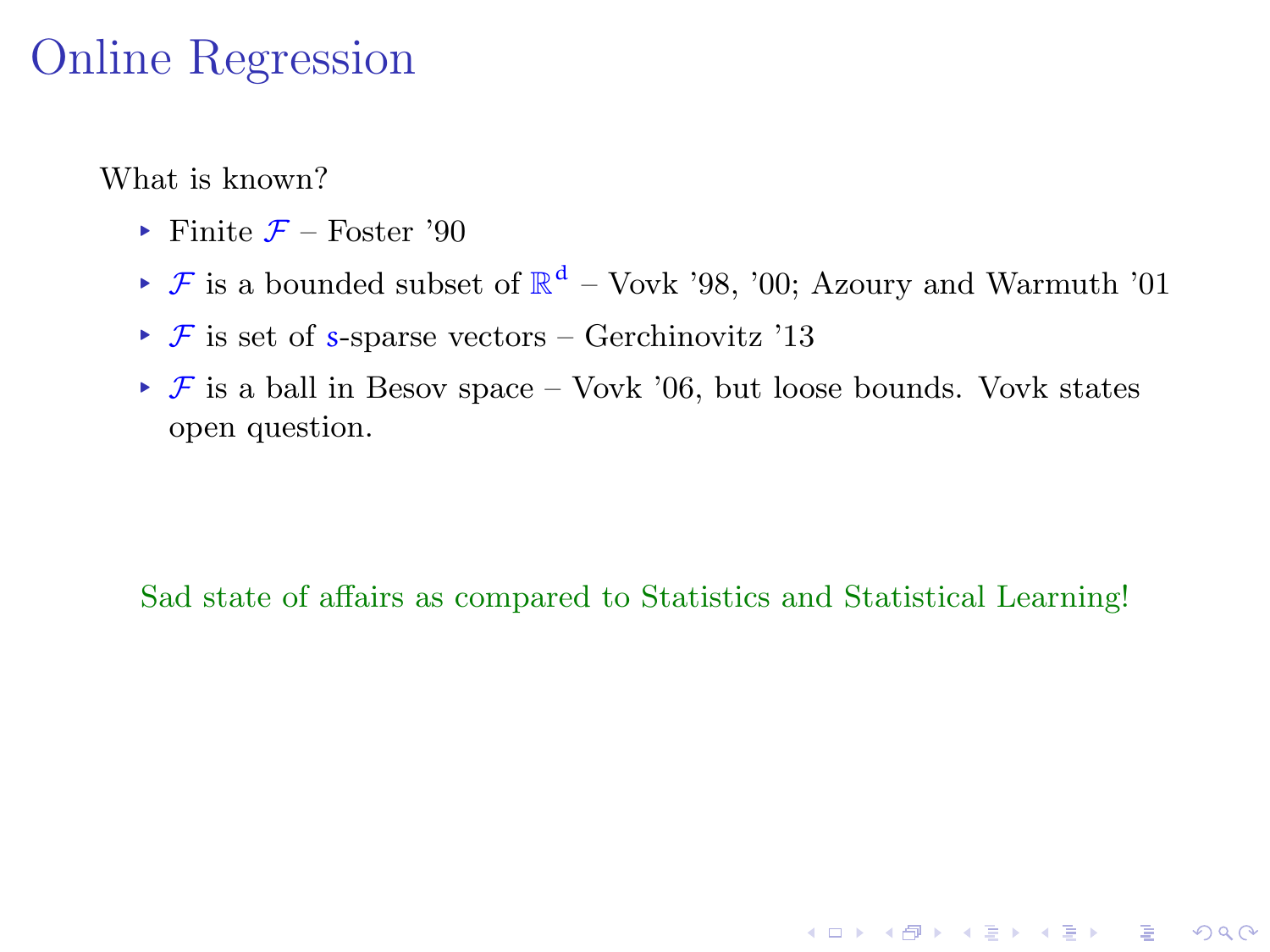What is known?

- $\blacktriangleright$  Finite  $\mathcal{F}$  Foster '90
- $\blacktriangleright$  **F** is a bounded subset of  $\mathbb{R}^d$  Vovk '98, '00; Azoury and Warmuth '01
- $\triangleright$  F is set of s-sparse vectors Gerchinovitz '13
- $\triangleright$  F is a ball in Besov space Vovk '06, but loose bounds. Vovk states open question.

#### Sad state of affairs as compared to Statistics and Statistical Learning!

**KOR & KERKER ADA KON** 

#### Two claims:

- Behavior of regret  $V_n(\mathcal{F})$  is characterized by "complexity" of  $\mathcal F$
- There is a canonical learning algorithm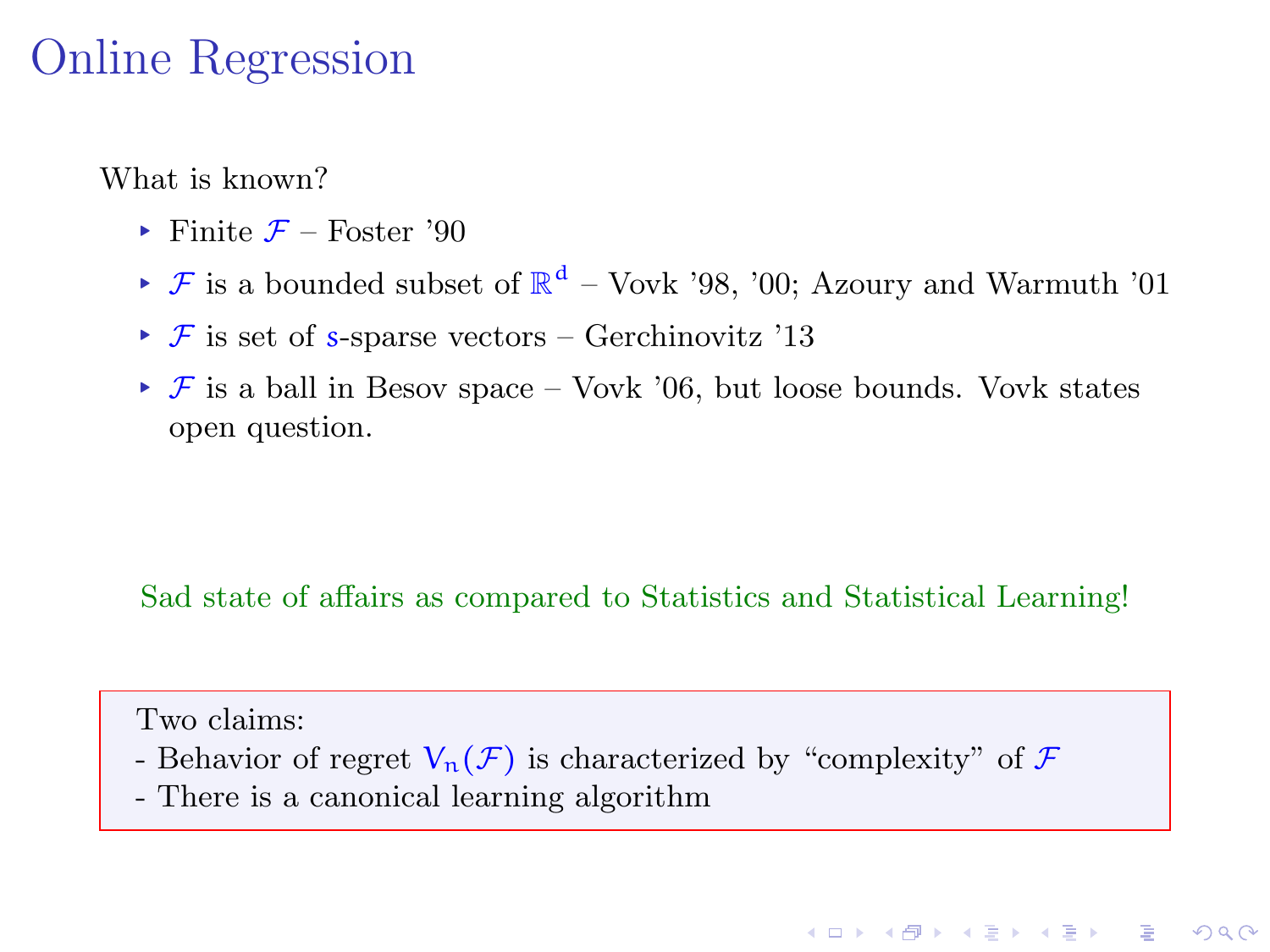Consider a complete binary tree x of depth n labeled by elements of  $\mathcal{X}$ . Level  $i \in \{1, \ldots, n\}$ :

$$
\mathbf{x}_i : {\{\pm 1\}}^{i-1} \to \mathcal{X}
$$



**KOR & KERKER ADA KON** 

A path is a sequence  $\epsilon = (\epsilon_1, \ldots, \epsilon_n) \in \{\pm 1\}^n$ .

 $\triangleright$  We write **x**<sub>t</sub>( $\epsilon$ ) for **x**<sub>t</sub>( $\epsilon$ <sub>1:t−1</sub>).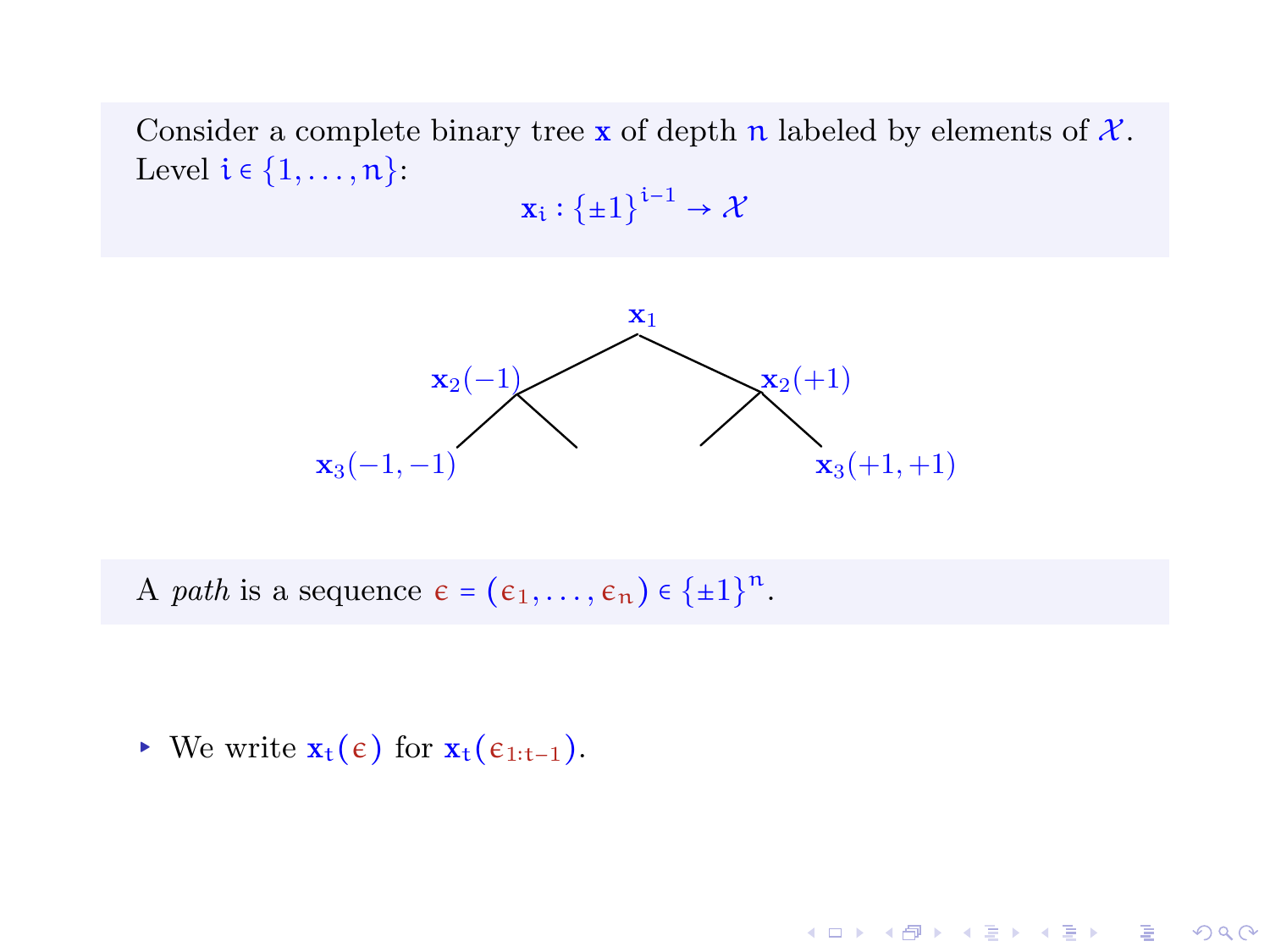# Covering numbers

Definition (R., Sridharan, Tewari, 2010).

A set V of  $\mathbb{R}$ -valued trees is an  $\alpha$ -cover of  $\mathcal{F} \subseteq \mathbb{R}^{\mathcal{X}}$  on **x** if

$$
\forall f \in \mathcal{F}, \ \forall \varepsilon \in \{\pm 1\}^n \ \exists v \in V \ \text{ s.t. } \left(\frac{1}{n} \sum_{t=1}^n \left|f(x_t(\varepsilon)) - v_t(\varepsilon)\right|^2\right)^{\frac{1}{2}} \leq \alpha
$$

Size of smallest cover is denoted by  $\mathcal{N}_2(\alpha, \mathcal{F}, \mathbf{x})$ .

Sequential entropy:

 $\sup\log\mathcal{N}_2(\alpha,\mathcal{F},\mathbf{x})$ x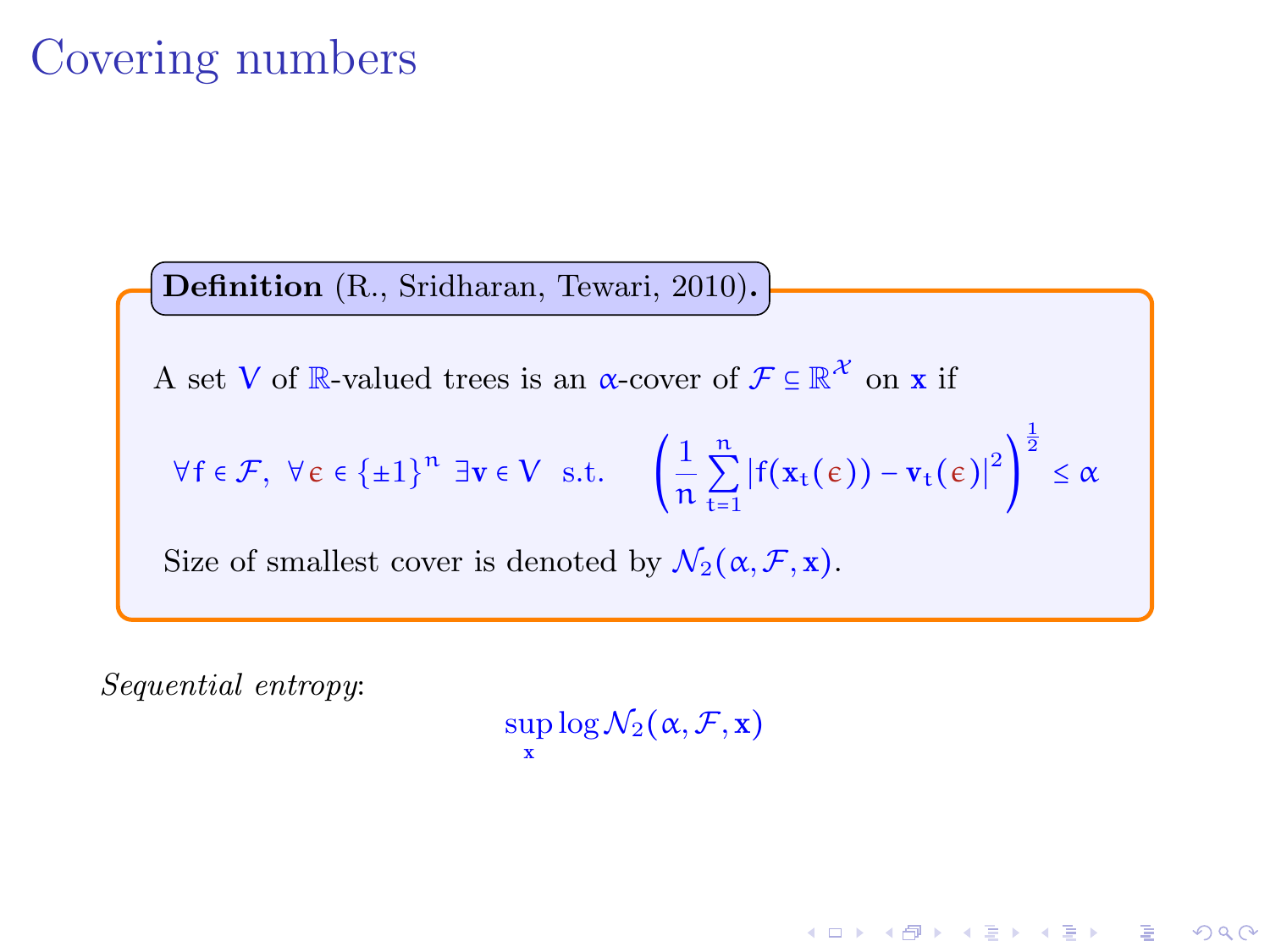Given an  $\mathcal{X}$ -valued tree.

$$
\mathscr{R}_n(\mathcal{F}; x) = \mathbb{E}_{\varepsilon} \left[ \sup_{f \in \mathcal{F}} \frac{1}{n} \sum_{t=1}^n \varepsilon_t f(x_t(\varepsilon)) \right]
$$

is called *sequential Rademacher complexity* of  $\mathcal F$  on  $\mathbf x$ .

(R., Sridharan, Tewari '10): Minimax regret for learning with absolute loss is given (to within constant 2) by sequential Rademacher complexity.

Leads to a martingale version of uniform laws of large numbers and sequential extension of classical complexity notions (covering numbers, scale-sensitive dimensions, etc).

**A DIA 4 B A DIA A B A DIA 4 DIA A DIA B** 

Unfortunately, can only yield rates no better than  $n^{-1/2}$ .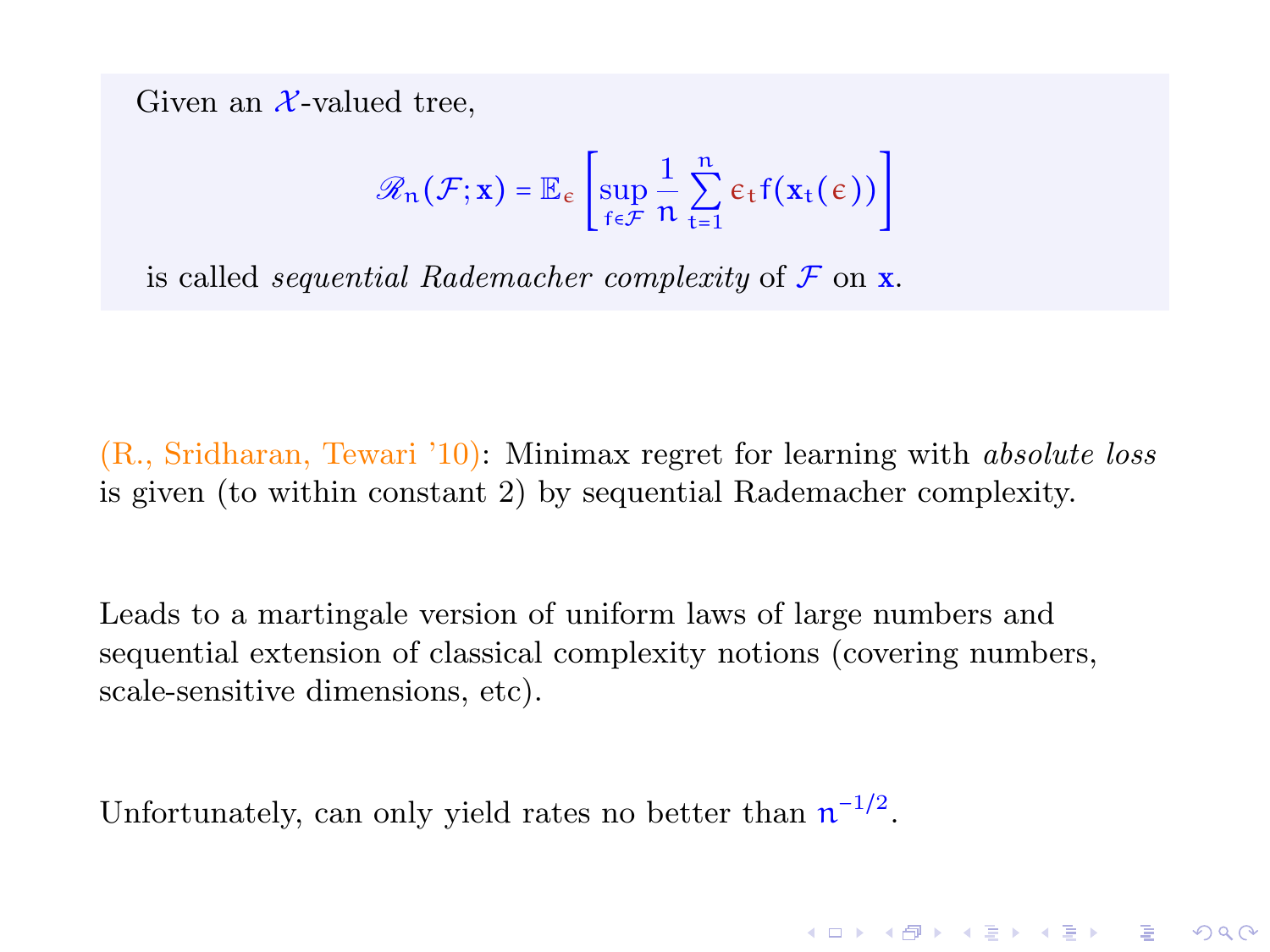## Puzzle of faster rates for online learning

Statistical Learning: aggregation + localization

- ▸ In i.i.d. case, proper learning (e.g. ERM) can be suboptimal. So, empirical process story alone is not enough.
- ▸ (R., Sridharan, Tsybakov '13): aggregation (e.g. Exp. Weights) of proper learning algorithms on small data-dependent subsets.

**KOR SERVER (ER 1990)**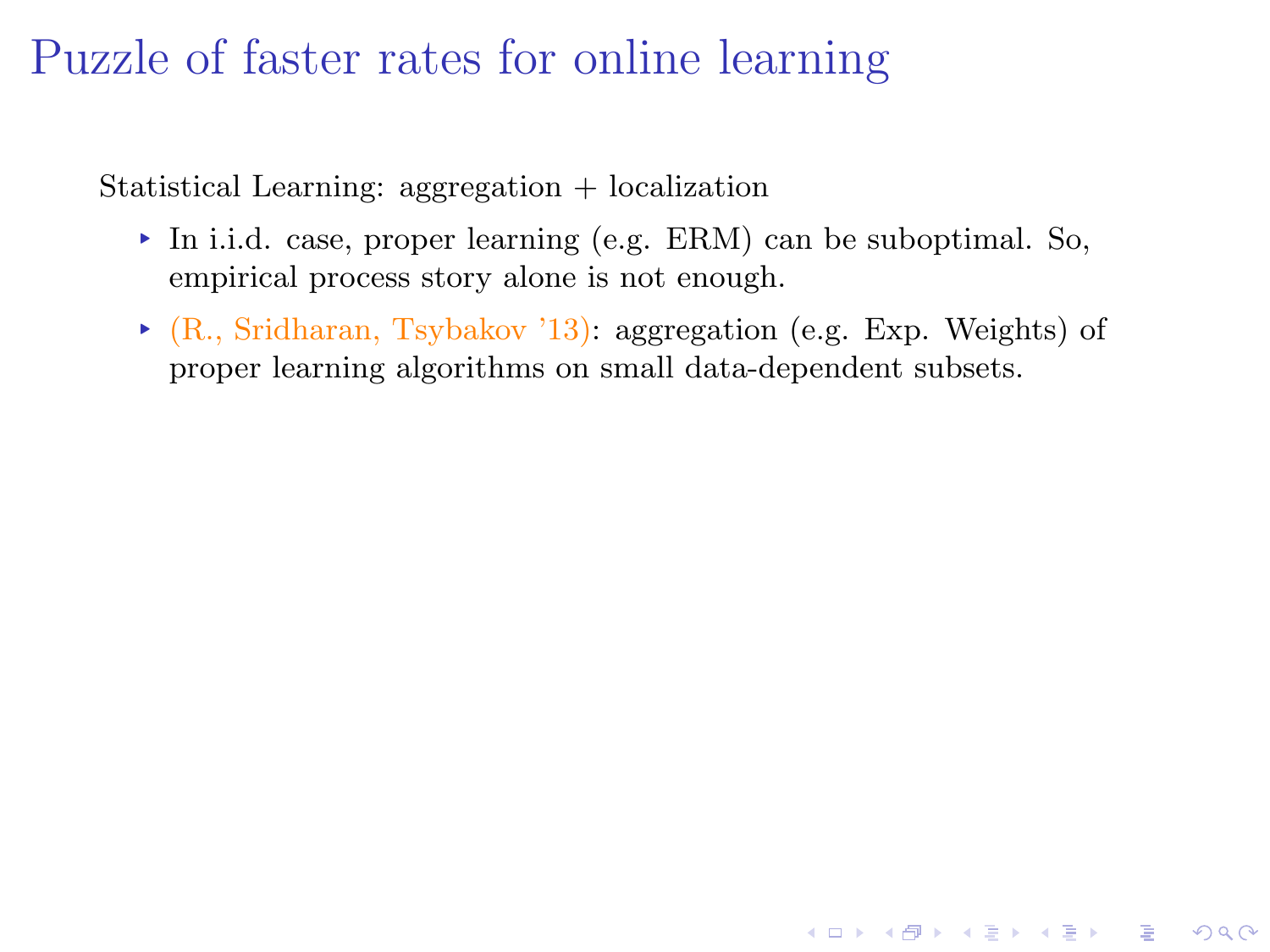### Puzzle of faster rates for online learning

Statistical Learning: aggregation + localization

- ▸ In i.i.d. case, proper learning (e.g. ERM) can be suboptimal. So, empirical process story alone is not enough.
- ▸ (R., Sridharan, Tsybakov '13): aggregation (e.g. Exp. Weights) of proper learning algorithms on small data-dependent subsets.

Online Learning:

- ▸ Can't even define these subsets because data not available in advance.
- ▸ On the positive side, online protocol is inherently improper.
- ▸ Vovk outlined two very different algorithms for Besov spaces: based on uniform convexity and on metric entropy. What else is out there?

K □ ▶ K @ ▶ K 할 X K 할 X \_ 할 X 10 Q Q Q

▸ Instead of looking for abstract algorithms, we start with value and later come back to get algorithms.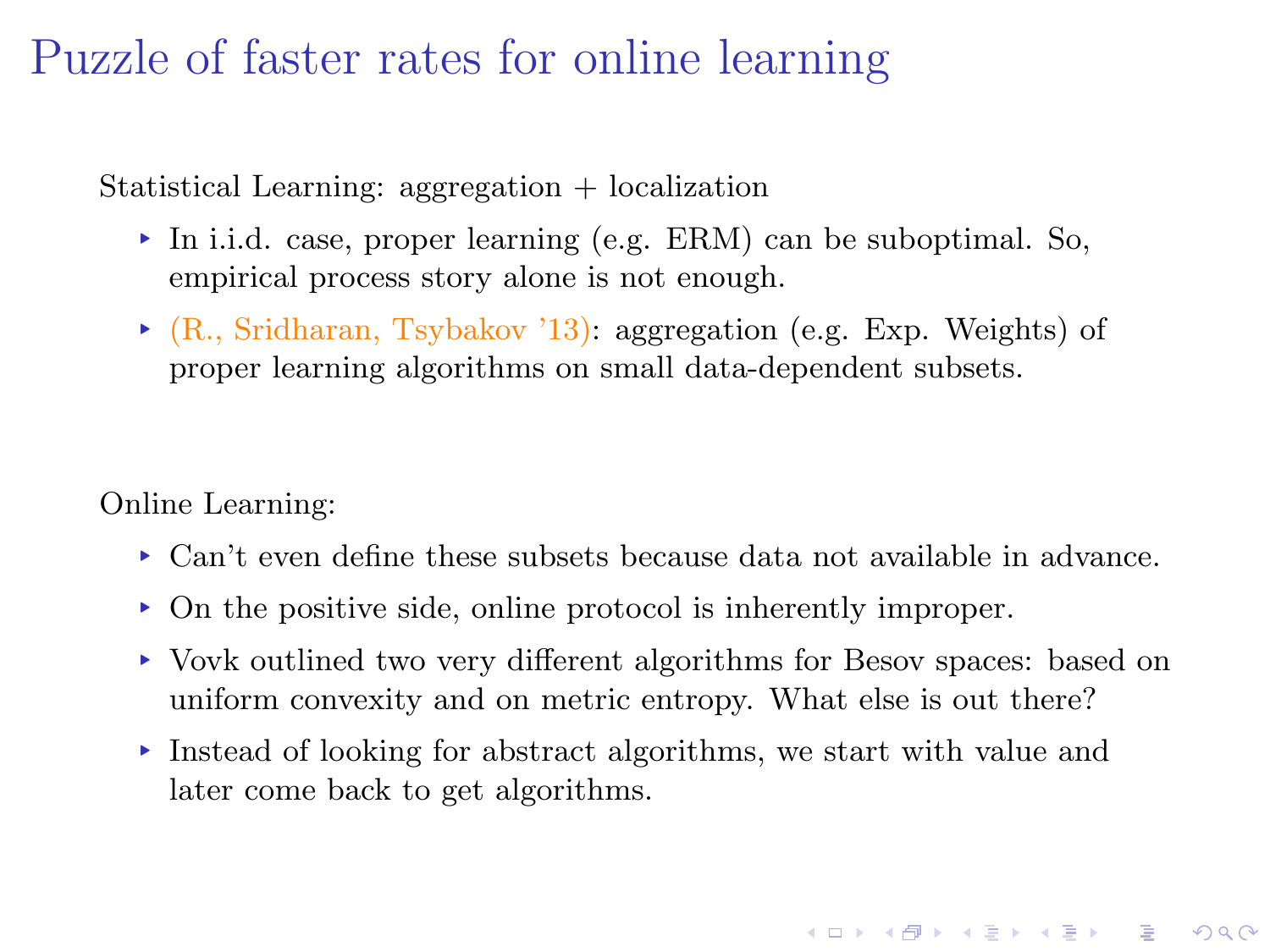### Handwaving argument

Regret against a single  $f \in \mathcal{F}$ :

$$
(\hat{y}_t - y_t)^2 - (f(x_t) - y_t)^2
$$

After applying minimax theorem, the best we can do is

 $(\mu_t - y_t)^2 - (f(x_t) - y_t)^2$ 

K □ ▶ K @ ▶ K 할 X K 할 X \_ 할 X 10 Q Q Q

where  $\mu_t = \mathbb{E}[y_t]$ .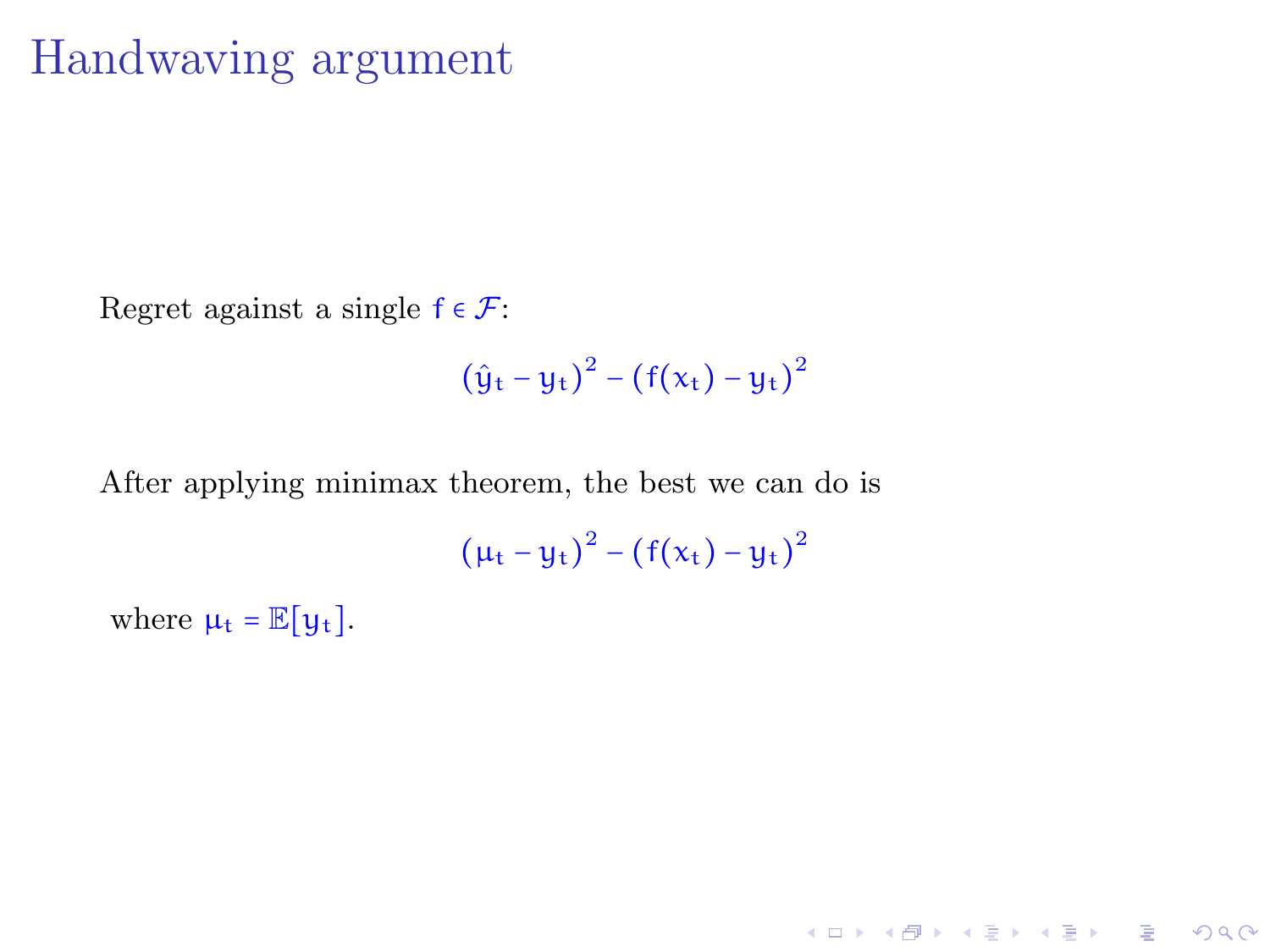### Handwaving argument

Regret against a single  $f \in \mathcal{F}$ :

$$
(\hat{y}_t - y_t)^2 - (f(x_t) - y_t)^2
$$

After applying minimax theorem, the best we can do is

 $(\mu_t - y_t)^2 - (f(x_t) - y_t)^2 = 2(y_n - \mu_n)(f(x_n) - \mu_n) - (f(x_n) - \mu_n)^2$ where  $\mu_t = \mathbb{E}[\mu_t]$ .

**K ロ ▶ K 레 ▶ K 코 ▶ K 코 ▶ 『코』 ◆ 9 Q OK**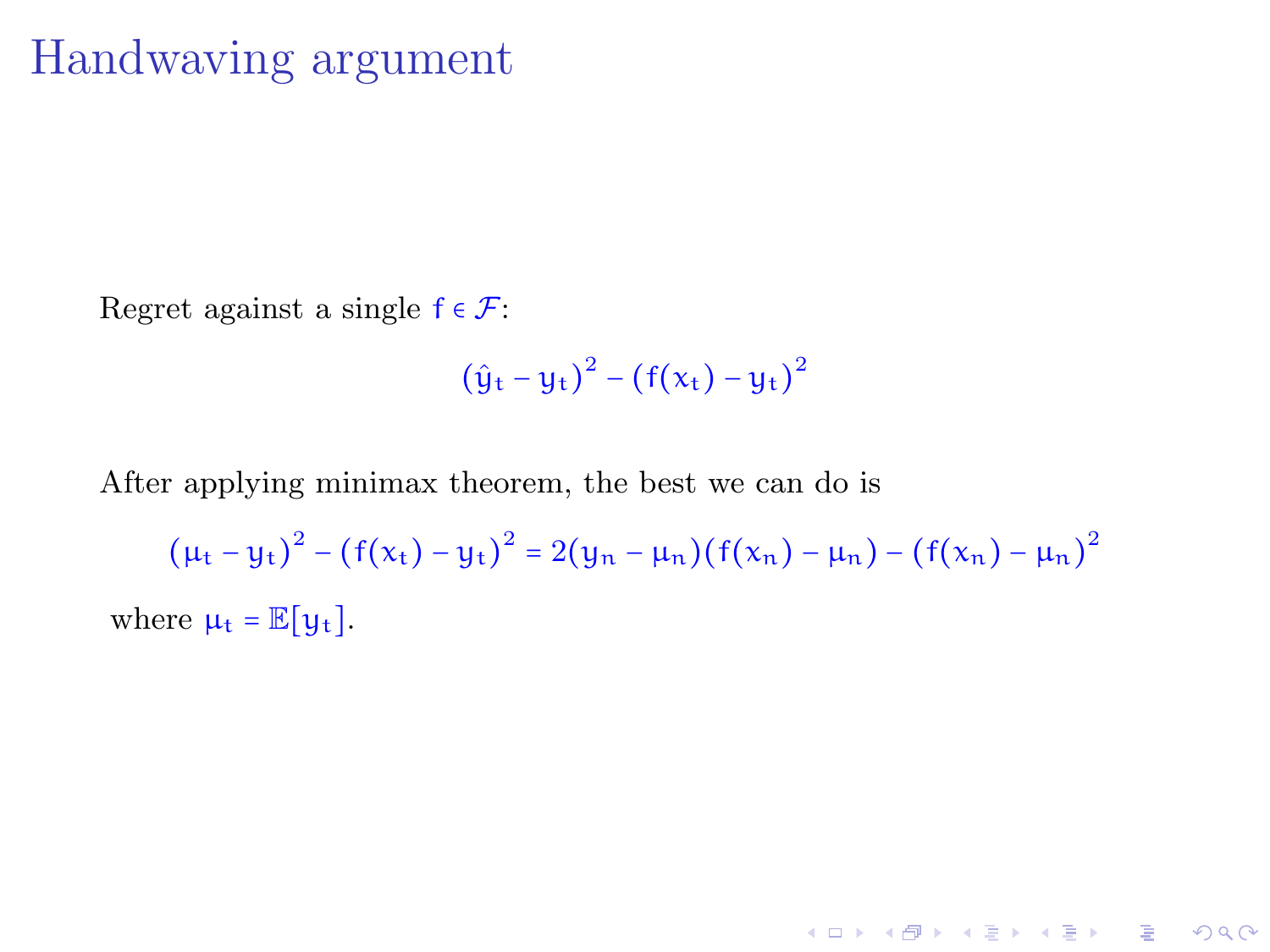For online regression with responses  $y_t$  in a bounded interval  $[-1, 1]$ :

$$
V_n(\mathcal{F}) \leq \sup_{x,\mu} \mathbb{E}_{\varepsilon} \sup_{f \in \mathcal{F}} \left[ \frac{1}{n} \sum_{t=1}^n 4\varepsilon_t \Big( f(x_t(\varepsilon)) - \mu_t(\varepsilon) \Big) \right]
$$

where x ranges over  $\mathcal{X}\text{-valued trees}, \mu$  over  $[-1,1]$ -valued trees of depth n.

]

K ロ ▶ K 個 ▶ K 할 ▶ K 할 ▶ 이 할 → 900

 $\star$  Lower bound is matching to within a constant.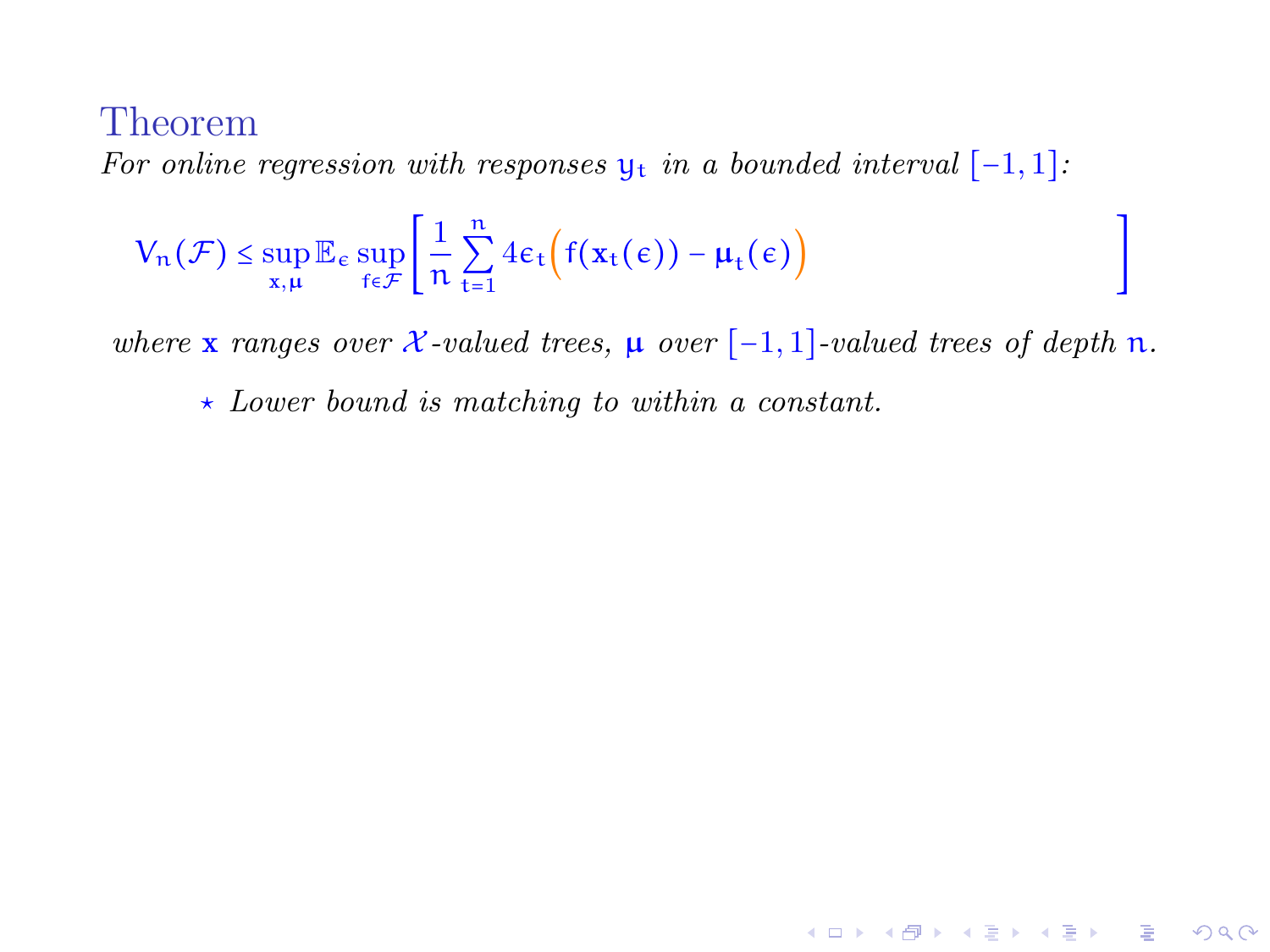For online regression with responses  $y_t$  in a bounded interval  $[-1, 1]$ :

$$
V_n(\mathcal{F}) \leq \sup_{x,\mu} \mathbb{E}_{\varepsilon} \sup_{f \in \mathcal{F}} \Biggl[ \frac{1}{n} \sum_{t=1}^n 4 \varepsilon_t \Bigl( f(x_t(\varepsilon)) - \mu_t(\varepsilon) \Bigr) - \Bigl( f(x_t(\varepsilon)) - \mu_t(\varepsilon) \Bigr)^2 \Biggr]
$$

where x ranges over  $\mathcal{X}\text{-valued trees}, \mu$  over  $[-1,1]$ -valued trees of depth n.

K ロ ▶ K 레 ≯ K 제공 → K 공 → X 9 Q Q Q

 $\star$  Lower bound is matching to within a constant.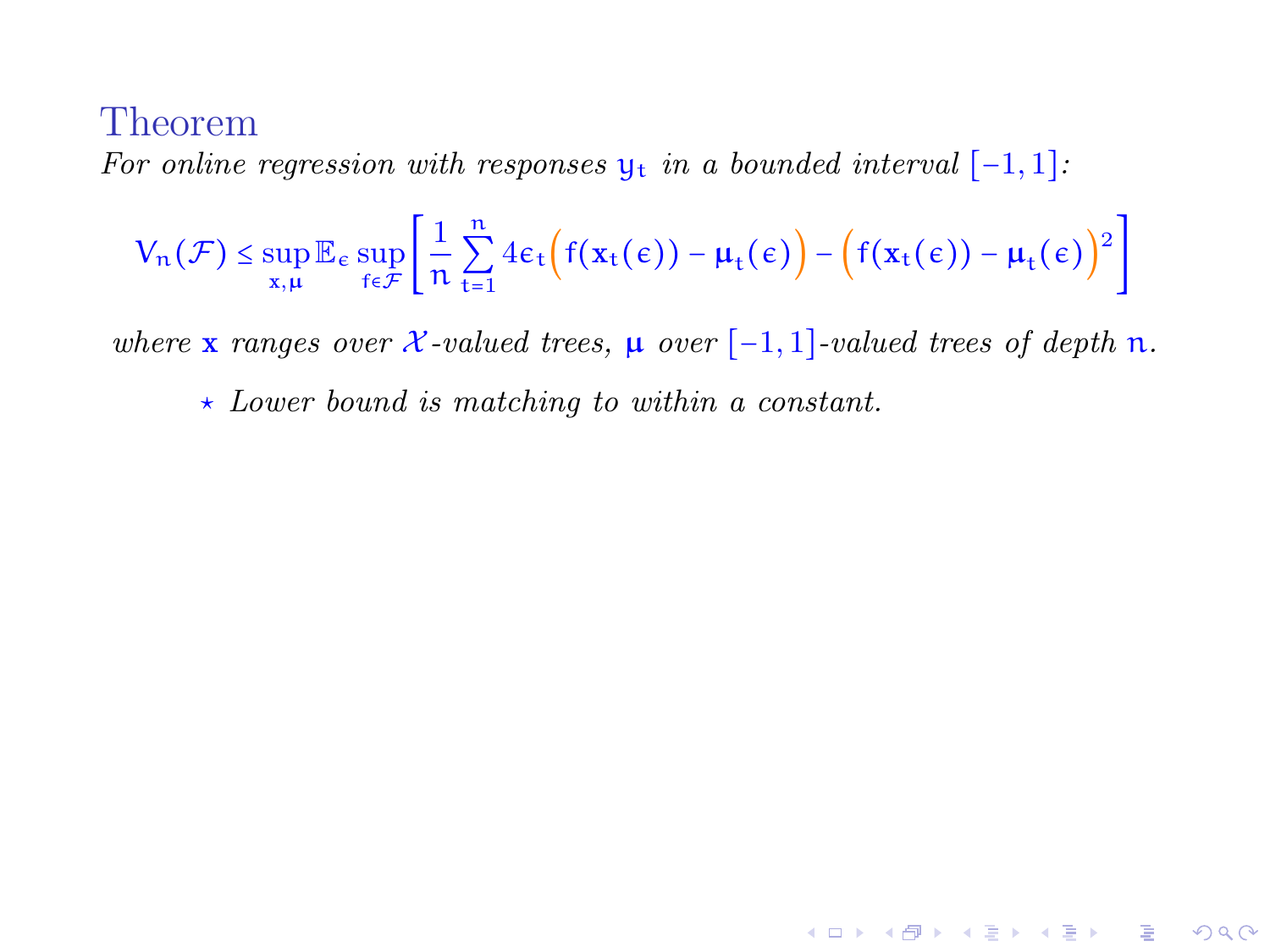For online regression with responses  $\mathbf{u}_t$  in a bounded interval  $[-1, 1]$ :

$$
V_n(\mathcal{F}) \leq \sup_{x,\mu} \mathbb{E}_{\varepsilon} \sup_{f \in \mathcal{F}} \Biggl[ \frac{1}{n} \sum_{t=1}^n 4 \varepsilon_t \Bigl( f(x_t(\varepsilon)) - \mu_t(\varepsilon) \Bigr) - \Bigl( f(x_t(\varepsilon)) - \mu_t(\varepsilon) \Bigr)^2 \Biggr]
$$

where x ranges over  $\mathcal{X}$ -valued trees,  $\mu$  over [-1, 1]-valued trees of depth  $\pi$ .

 $\star$  Lower bound is matching to within a constant.

#### Lemma

For any Z-valued tree **z**, class G of functions  $\mathcal{Z} \to [-1,1]$ , and  $\gamma \in (0,1]$ ,

$$
\mathbb{E}\sup_{g\in\mathcal{G}}\left[\frac{1}{n}\sum_{t=1}^{n}4\varepsilon_{t}g(\mathbf{z}_{t}(\varepsilon)) - g(\mathbf{z}_{t}(\varepsilon))^{2}\right] \leq \frac{32\log\mathcal{N}_{2}(\gamma,\mathcal{G},\mathbf{z})}{n} + \inf_{\rho\in(0,\gamma]}\left\{4\rho + \frac{12}{\sqrt{n}}\int_{\rho}^{\gamma}\sqrt{\log\mathcal{N}_{2}(\delta,\mathcal{G},\mathbf{z})}\,d\delta\right\}
$$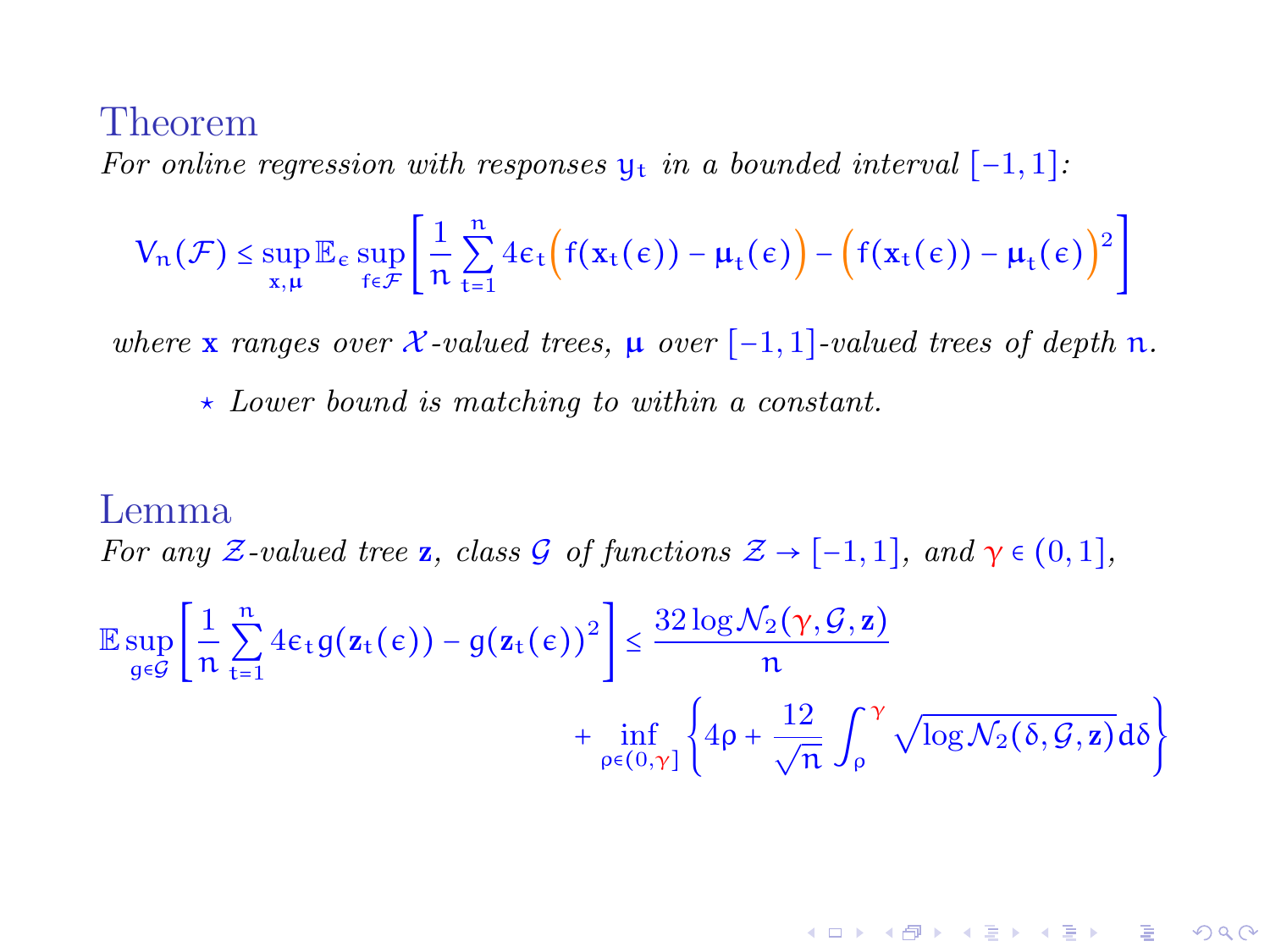For F with  $\log \mathcal{N}_2(\alpha, \mathcal{F}, n) \leq \alpha^{-p}$ ,

- ► p > 2:  $V_n(\mathcal{F}) \leq C n^{-1/p}$
- ►  $p \in (0, 2)$ :  $V_n(\mathcal{F}) \leq C n^{-2/(2+p)}$
- ▸ *Parametric case:*  $V_n(\mathcal{F}) \leq C d n^{-1} \log(n)$
- $\triangleright$  Finite set *F*:  $V_n(\mathcal{F}) \leq Cn^{-1} \log |\mathcal{F}|$

Lower bounds:

► p ≥ 2: for any F of uniformly bounded functions with a lower bound of  $\alpha^{-p}$  on sequential entropy growth,  $V_n(\mathcal{F}) \geq \tilde{\Omega}(n^{-1/p})$ 

- **►**  $p \in (0, 2]$ : for any  $\mathcal{F}'$  of uniformly bounded functions, there exists  $\mathcal{F}$ with the same sequential entropy growth s.t.  $V_n(\mathcal{F}) \ge \tilde{\Omega}(n^{-2/(2+p)})$
- *► There exists parametric class*  $\mathcal{F}$ *, s.t.*  $V_n(\mathcal{F}) \ge \Omega(dn^{-1} \log(n))$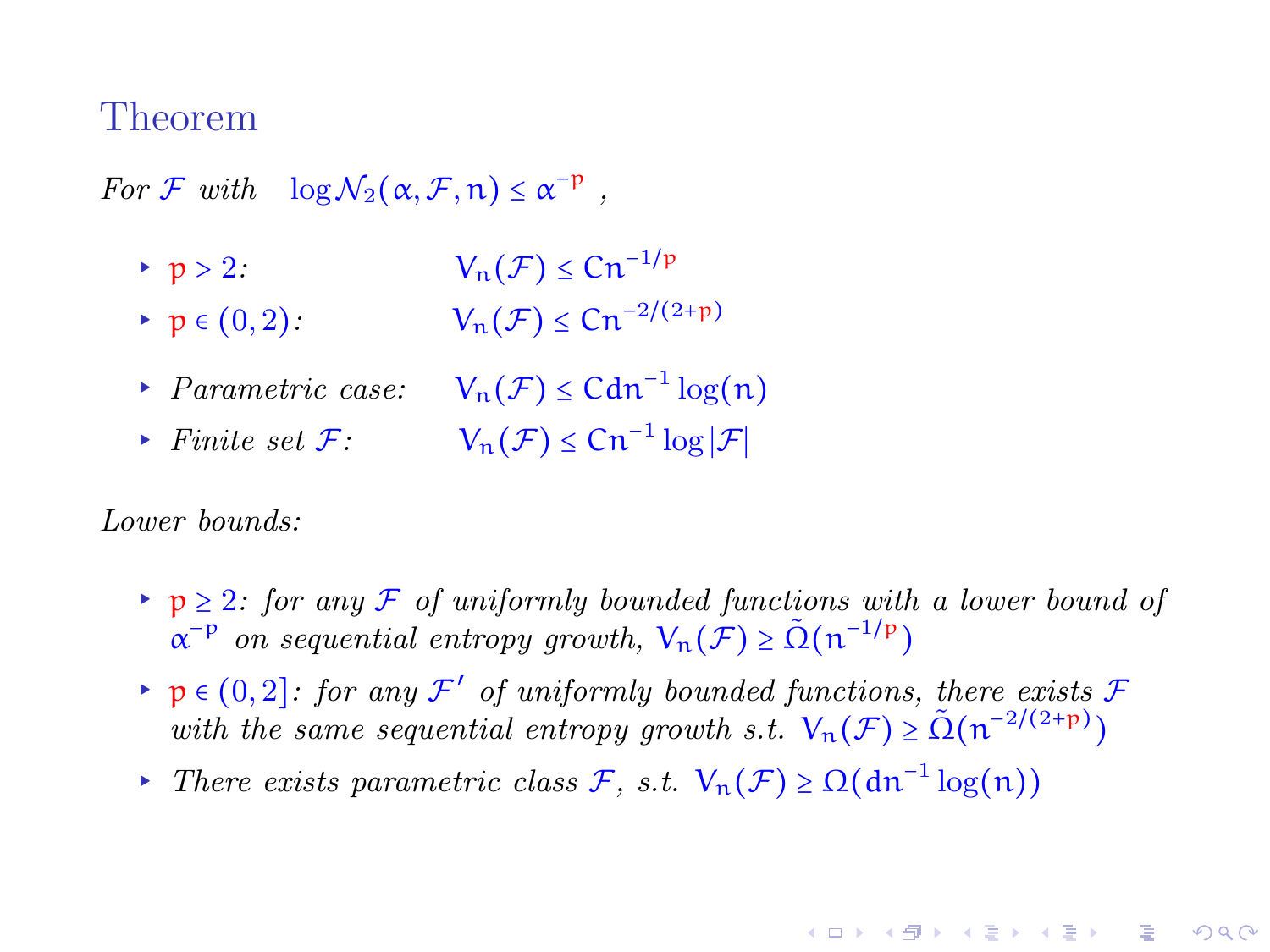### Remarks

For  $p > 2$ , curvature of loss does not help (consistent with iid result)

Online-to-batch implies a method with correct rates for distrib.-free Statistical Learning! (modulo differences between sequential and iid)

Online algorithm is using completely different techniques/language.

Purely empirical-process based story for improper learning. (can we do same for iid?)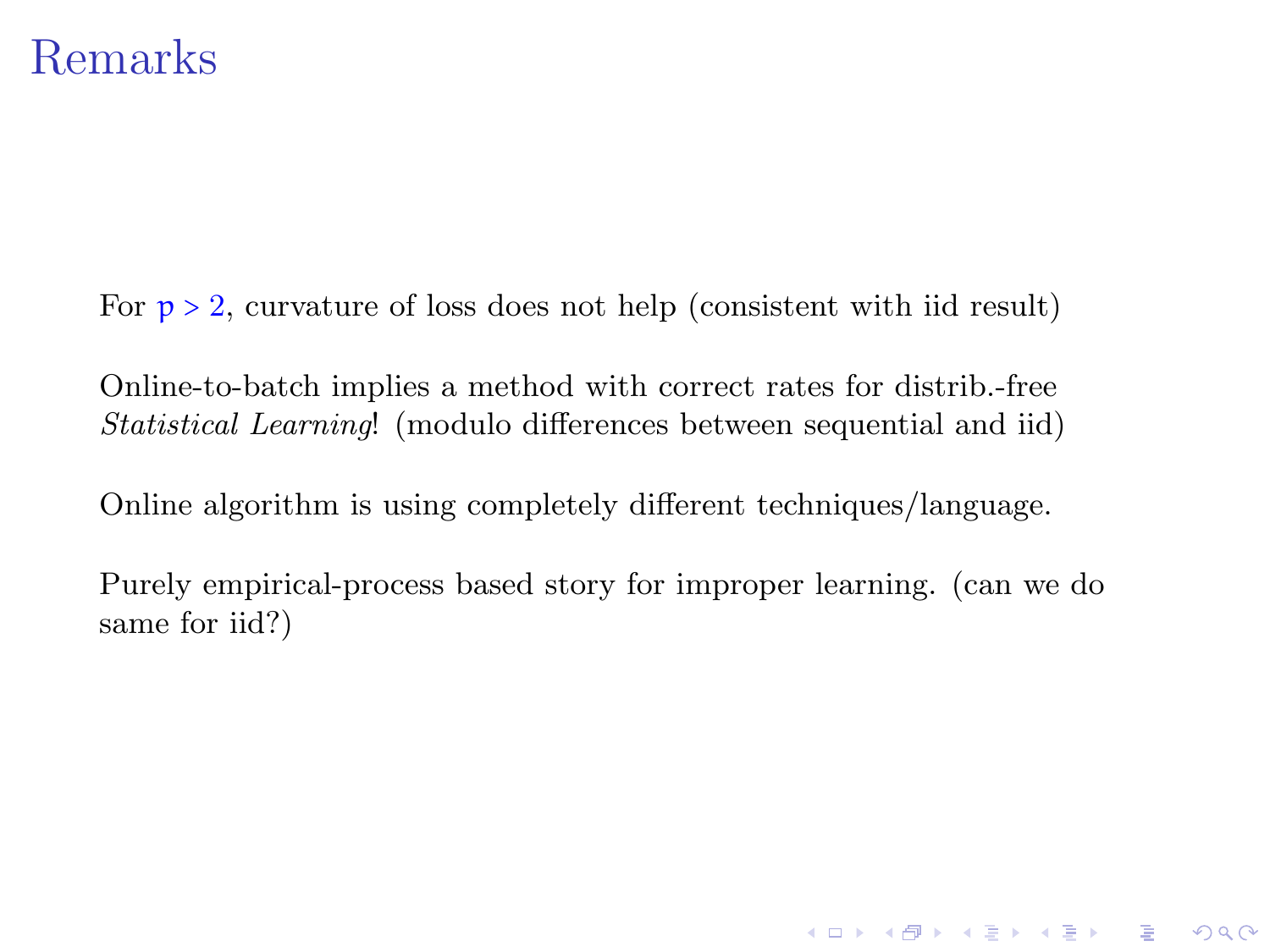### Algorithms

Find a relaxation such that

$$
\mathbf{Rel}_n(x_{1:n}, y_{1:n}) \ge - \inf_{f \in \mathcal{F}} \sum_{t=1}^n (f(x_t) - y_t)^2
$$

and for any  $t \in [n]$  and any  $x_t \in \mathcal{X}$ 

 $\inf_{\hat{y}_t \in [-B,B]} \sup_{y_t \in [-B,B]} \left\{ \left(\hat{y}_t - y_t\right)^2 + \text{Rel}_n(x_{1:t}, y_{1:t-1}, y_t) \right\} \leq \text{Rel}_n(x_{1:t-1}, y_{1:t-1})$ 

If  $(\hat{y}_t - y_t)^2 + \text{Rel}_n(x_{1:t}, y_{1:t})$  is convex in  $y_t$ , then an algorithm is  $\hat{y}_t = \text{Clip}\left(\frac{\text{Rel}_n(x_{1:t}, (y_{1:t-1}, B)) - \text{Rel}_n(x_{1:t}, (y_{1:t-1}, -B))}{4P}\right)$  $\frac{4B}{4B}$  )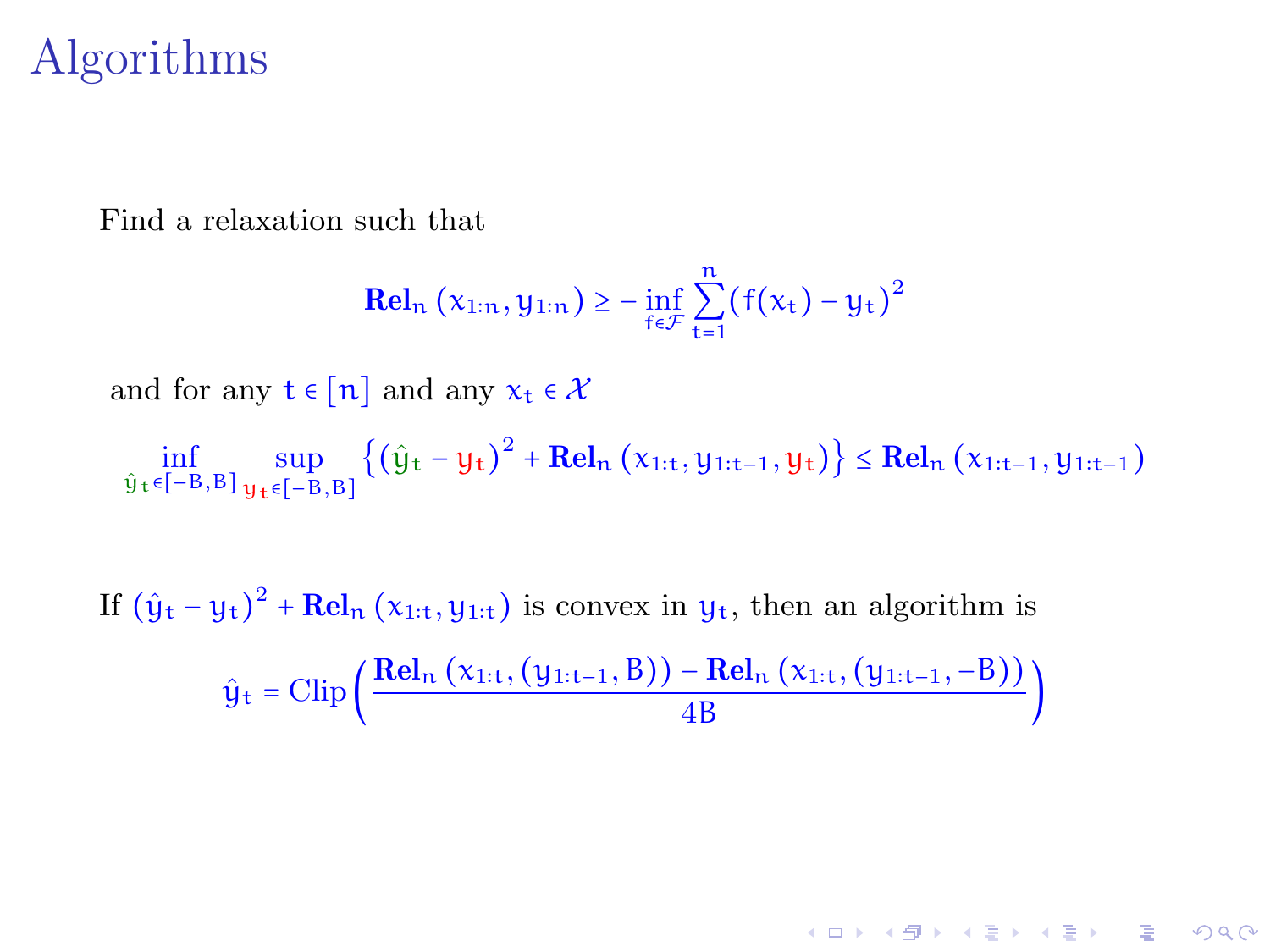# Canonical Algorithm

### Lemma

The following relaxation is admissible:

$$
\mathscr{R}_{n}(x_{1:t}, y_{1:t}) = \sup_{x, \mu} \mathbb{E}_{\epsilon} \sup_{f \in \mathcal{F}} \left[ \sum_{j=t+1}^{n} 4B \epsilon_{j}(f(x_{j}(\epsilon)) - \mu_{j}(\epsilon)) - (f(x_{j}(\epsilon)) - \mu_{j}(\epsilon))^{2} - \sum_{j=1}^{t} (f(x_{j}) - y_{j})^{2} \right]
$$

The prediction is given by

 $\hat{y}_t = (4B)^{-1} (\mathcal{R}_n(x_{1:t}, (y_{1:t-1}, B)) - \mathcal{R}_n(x_{1:t}, (y_{1:t-1}, -B)))$ 

**KOR & KERKER ADA KON** 

This algorithm enjoys regret bound of offset Rademacher.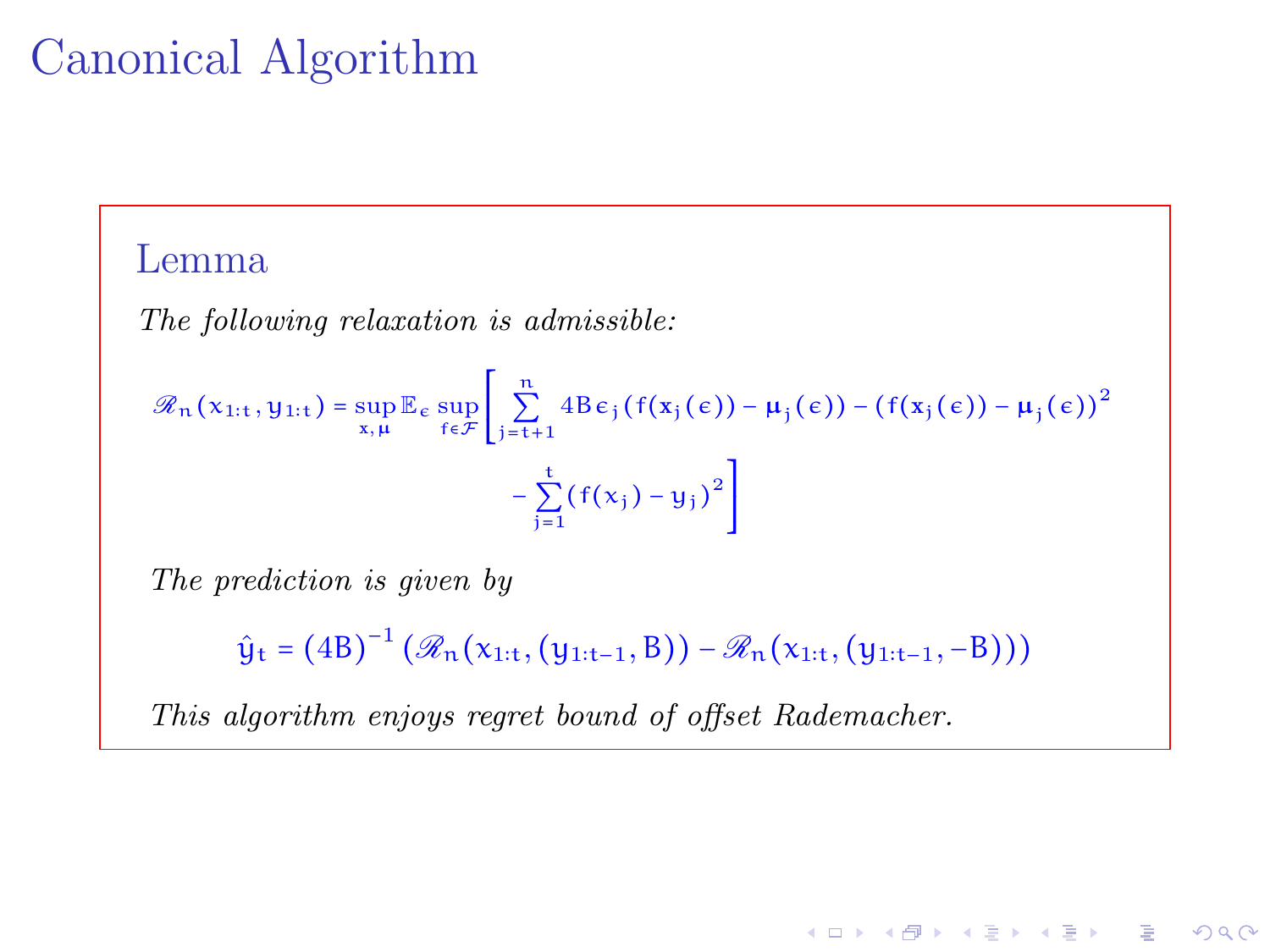### Example: Linear Regression

#### Corollary

For any  $\lambda > 0$ ,  $A_t = \sum_{j=1}^t z_j z_j^{\top} + \lambda I$  the following is an admissible relaxation

$$
\mathbf{Rel}_{n}\left(x_{1:t},y_{1:t}\right)=\left\Vert \sum_{j=1}^{t}y_{j}z_{j}\right\Vert _{A_{t}^{-1}}^{2}+4B^{2}\log\left(\frac{\left(n/d\right)^{d}}{\Delta\left(A_{t}\right)}\right)-\sum_{j=1}^{t}y_{j}^{2}\enspace.
$$

It leads to the Vovk-Azoury-Warmuth forecaster:

$$
\hat{y}_t = \text{Clip}\left(x_t^{\text{T}} \left( \sum_{j=1}^t x_j x_j^{\text{T}} + \lambda I \right)^{-1} \left( \sum_{j=1}^{t-1} y_j x_j \right) \right)
$$

and enjoys the regret bound

$$
\frac{1}{n}\sum_{t=1}^n \big(\hat{y}_t - y_t\big)^2 \leq \frac{1}{n}\sum_{t=1}^n \big({f^{\top}} x_t - y_t\big)^2 + \frac{\lambda}{2n}\left\|f\right\|_2^2 + \frac{4d B^2\log\left(\frac{n}{\lambda d}\right)}{n}
$$

K □ ▶ K ● K K X B X X B X B X X Q Q Q Q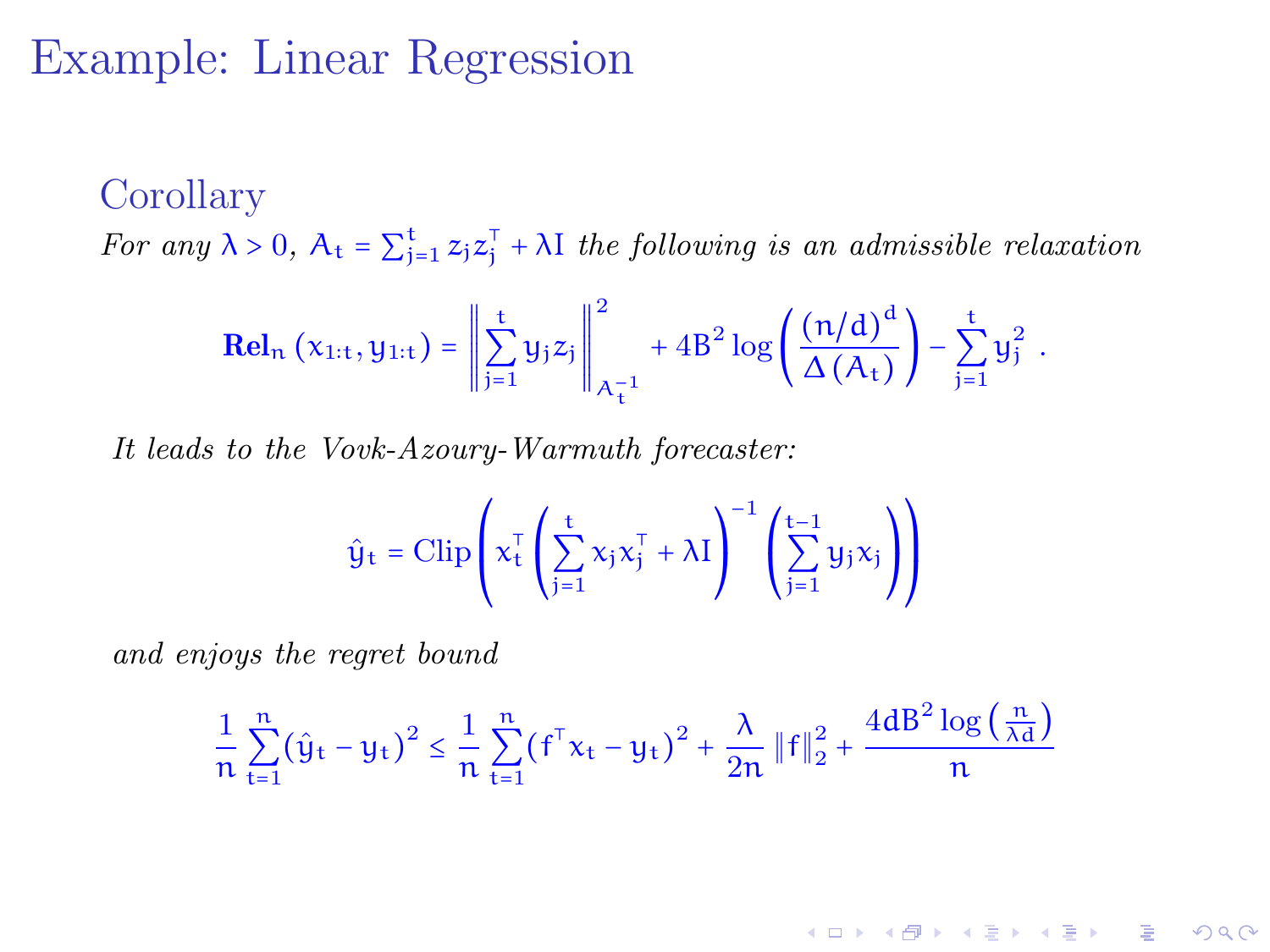





Statistical Estimation

### Statistical Learning

### Online Learning

K ロンス (御) X (老) X (老) / (老)

 $290$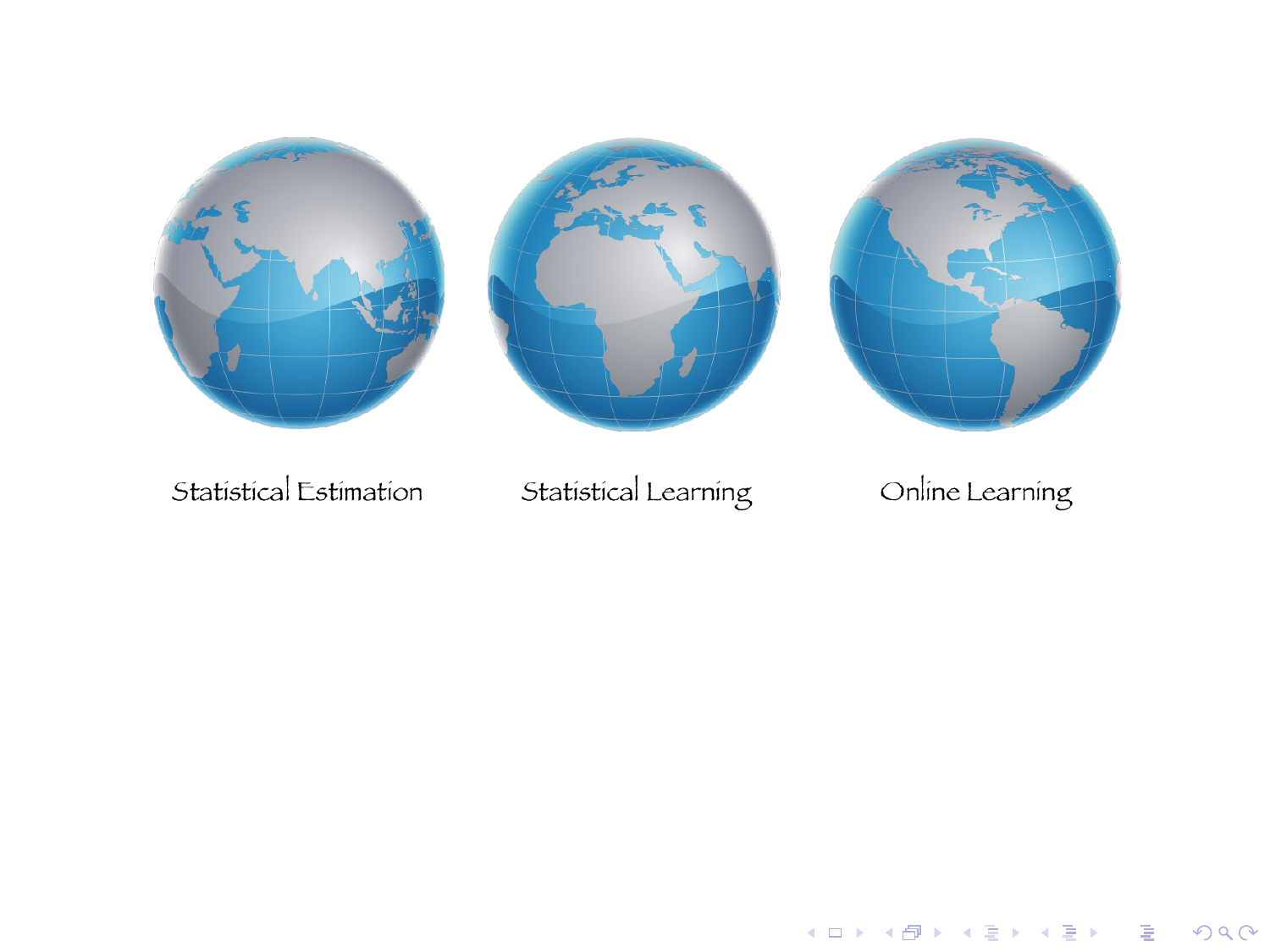

Statistical Estimation

Statistical Learning

### Online Learning

 $\log \mathcal{N}(\alpha, \mathcal{F}) \asymp \alpha^{-p}$ 

| $ p \in (0,2)$ | $n^{-\frac{1}{2+p}}$ | $n^{-\frac{1}{2+p}}$ | $n = \frac{2}{2+p}$ |
|----------------|----------------------|----------------------|---------------------|
| $p \geq 2$     | $n^{-\frac{1}{2+p}}$ |                      |                     |

지수는 지금 사람을 지르는 것이다.  $290$